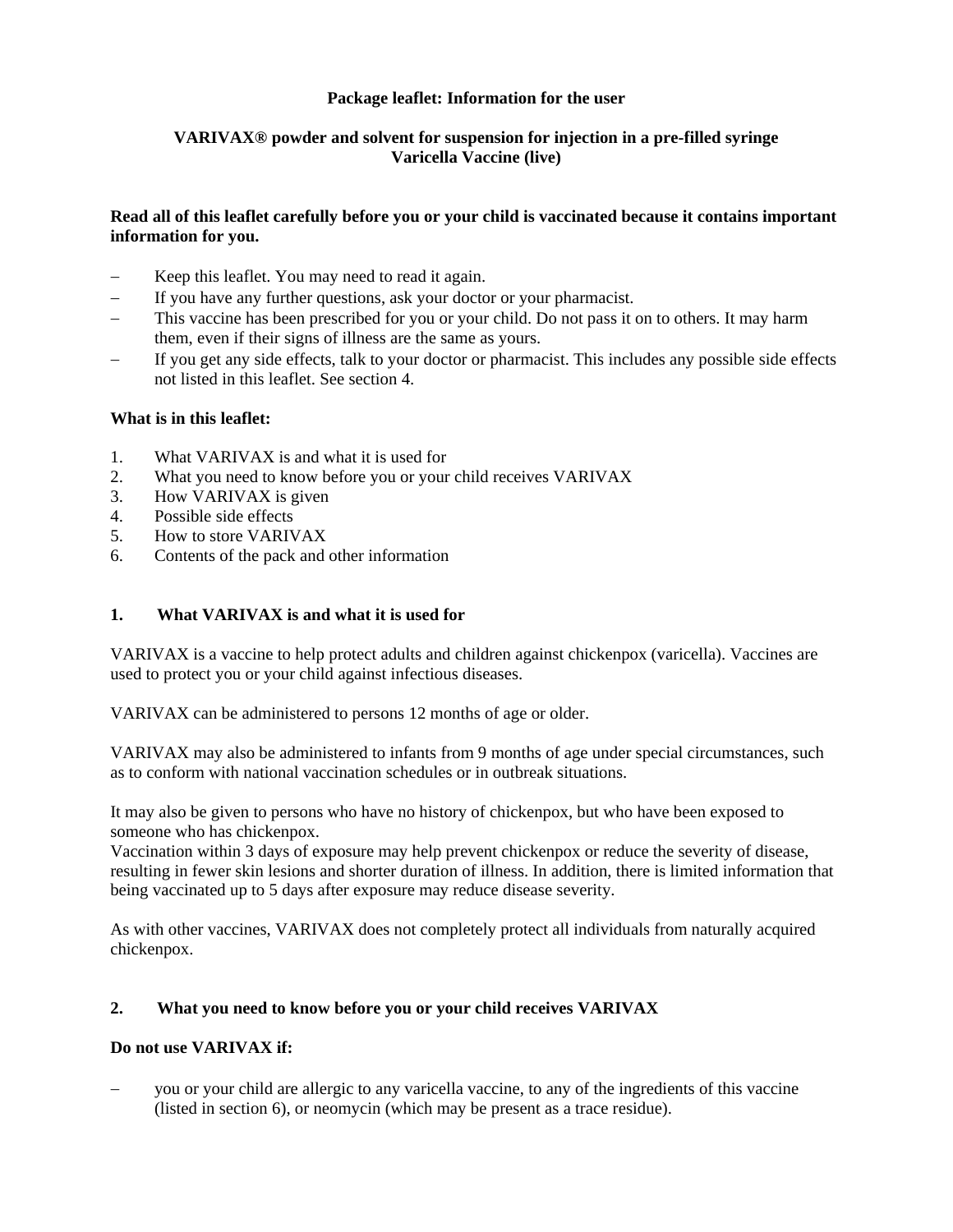- you or your child have a blood disorder or any type of malignant cancers including leukaemia and lymphomas that affects the immune system.
- you or your child are receiving immunosuppressive therapy (including high doses of corticosteroids).
- you or your child have any illness (such as Human Immunodeficiency Virus (HIV) or Acquired Immunodeficiency Syndrome (AIDS)) or take any medicine that weakens the immune system. Whether you or your child receives the vaccine will depend upon the level of your immune defences.
- you or your child have a family member born with immunodeficiency, or there is a family history of immunodeficiency.
- you or your child have active untreated tuberculosis.
- you or your child have a temperature higher than 38.5°C; however, low-grade fever itself is not a reason not to be vaccinated.
- you are pregnant. In addition, pregnancy should be avoided for 1 month after vaccination.

## **Warnings and precautions:**

In rare circumstances, it is possible to catch chickenpox, including severe chickenpox, from a person who has been vaccinated with VARIVAX. This may occur in persons who have not previously been vaccinated or had chickenpox, as well as persons who fall into one of the following categories:

- individuals with a weakened immune system.
- pregnant women who have never had chickenpox.
- newborn babies whose mothers have never had chickenpox.

Whenever possible, individuals who have been vaccinated with VARIVAX should attempt to avoid close contact, for up to 6 weeks following the vaccination, with anyone who falls into one of the categories above. Tell your doctor if there is anyone who falls into one of the categories above and is expected to be in close contact with the person being vaccinated.

Talk to your doctor or pharmacist before you or your child receive VARIVAX:

 if you or your child have a weakened immune system (such as HIV infection). You or your child should be closely monitored as the response to the vaccine may not be sufficient to ensure protection against the illness (see section 2 "Do not use VARIVAX if").

### **Other medicines (or other vaccines) and VARIVAX:**

Tell your doctor or pharmacist if you or your child are taking or have recently taken any other medicines (or other vaccines).

If any type of vaccine is due to be given at the same time as VARIVAX, your doctor or health care professional will advise you whether this can be given or not. VARIVAX may be given at the same time as the following routine childhood vaccinations: measles, mumps and rubella vaccine (MMR), vaccines against Haemophilus influenza type b, hepatitis B, diphtheria, tetanus, pertussis (whooping cough) and polio vaccine that is given by mouth.

Vaccination should be deferred for at least 5 months after any blood or plasma transfusions, or administration of normal human immune globulin (a sterile solution of naturally produced antibodies taken from donated human blood) or varicella zoster immune globulin (VZIG) have been given.

Following vaccination with VARIVAX, you or your child should not receive any immune globulin, including VZIG, for 1 month thereafter unless your doctor decides it is necessary.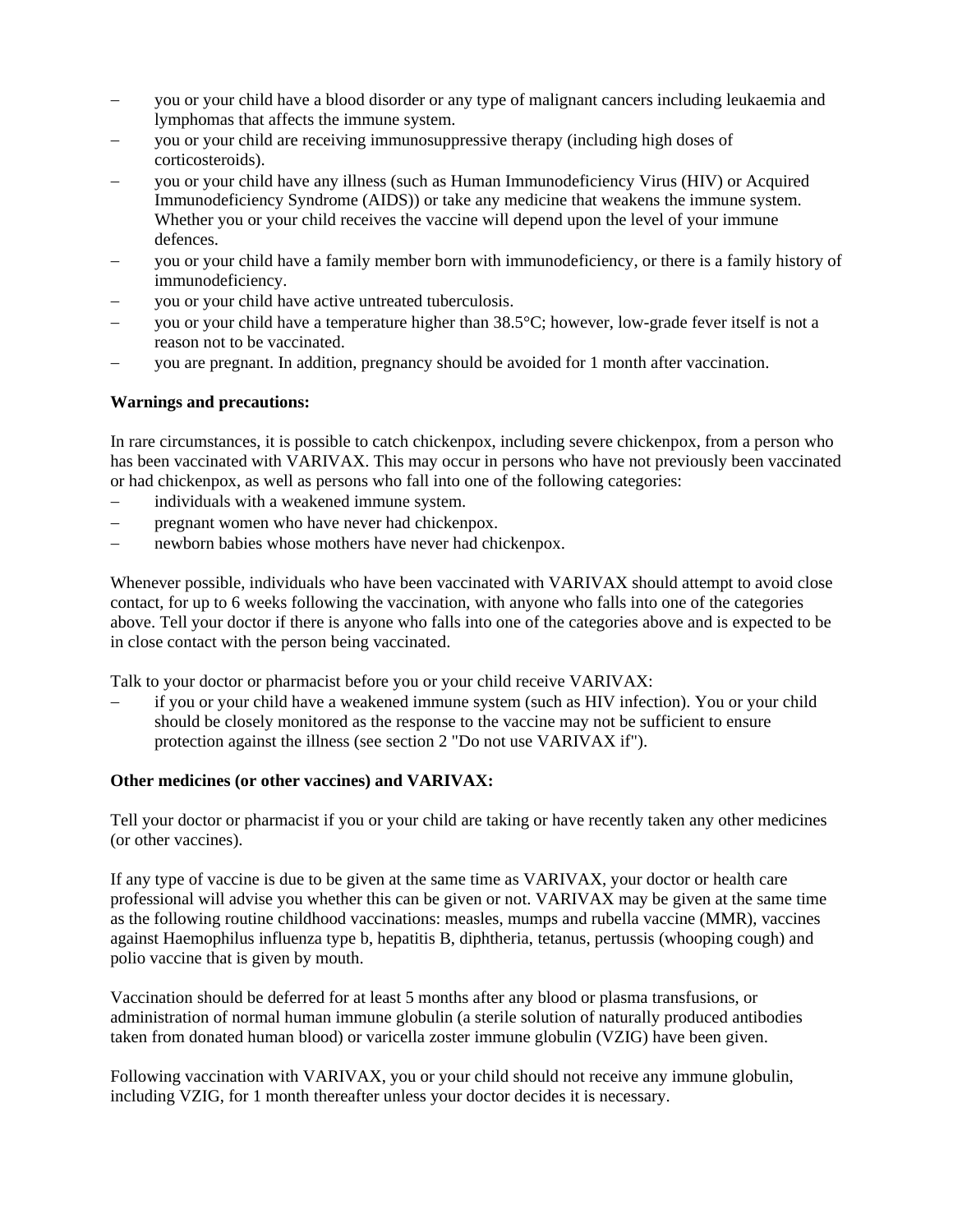Vaccine recipients should avoid products that contain aspirin (salicylates) for 6 weeks after vaccination with VARIVAX as this may cause a serious condition called Reye syndrome which can affect all your body organs.

## **Pregnancy and breast-feeding**

VARIVAX should not be administered to pregnant women.

If you are pregnant or breast-feeding, think you may be pregnant or are planning to have a baby, ask your doctor or pharmacist for advice before the vaccination is given. Also, it is important that you do not become pregnant within one month after having the vaccine. During this time you should use an effective method of birth control to avoid pregnancy.

Inform your doctor if you are breast-feeding or if you intend to breast-feed. Your doctor will decide if you should receive VARIVAX.

## **Driving and using machines**

There is no information to suggest that VARIVAX will affect your ability to drive or use machines.

## **VARIVAX contains sodium**

This medicine contains less than 1 mmol sodium (23 mg) per dose, that is to say essentially 'sodium-free'.

## **VARIVAX contains potassium**

This medicine contains less than 1 mmol potassium (39 mg) per dose, that is to say essentially 'potassiumfree'.

# **3. How to use VARIVAX**

VARIVAX will be administered by your doctor or health care professional.

VARIVAX is given by injection as follows:

- Infants from 9 months to 12 months of age: Under special circumstances (to conform with national vaccination schedules or in outbreaks of chickenpox), VARIVAX may be administered between 9 and 12 months of age. To ensure optimal protection against chickenpox, two doses of VARIVAX are needed and should be given at least three months apart.
- Children from 12 months to 12 years of age: To ensure optimal protection against chickenpox, two doses of VARIVAX should be given at least one month apart.
- Children from 12 months to 12 years of age with asymptomatic HIV: VARIVAX should be given as two doses by injection 12 weeks apart. Please ask your healthcare provider for more information.
- Teenagers 13 years of age and older and adults: VARIVAX is given as two doses by injection. The second dose should be given 4 to 8 weeks after the first dose.

The number and timing of doses should be determined by your doctor, using the official recommendations.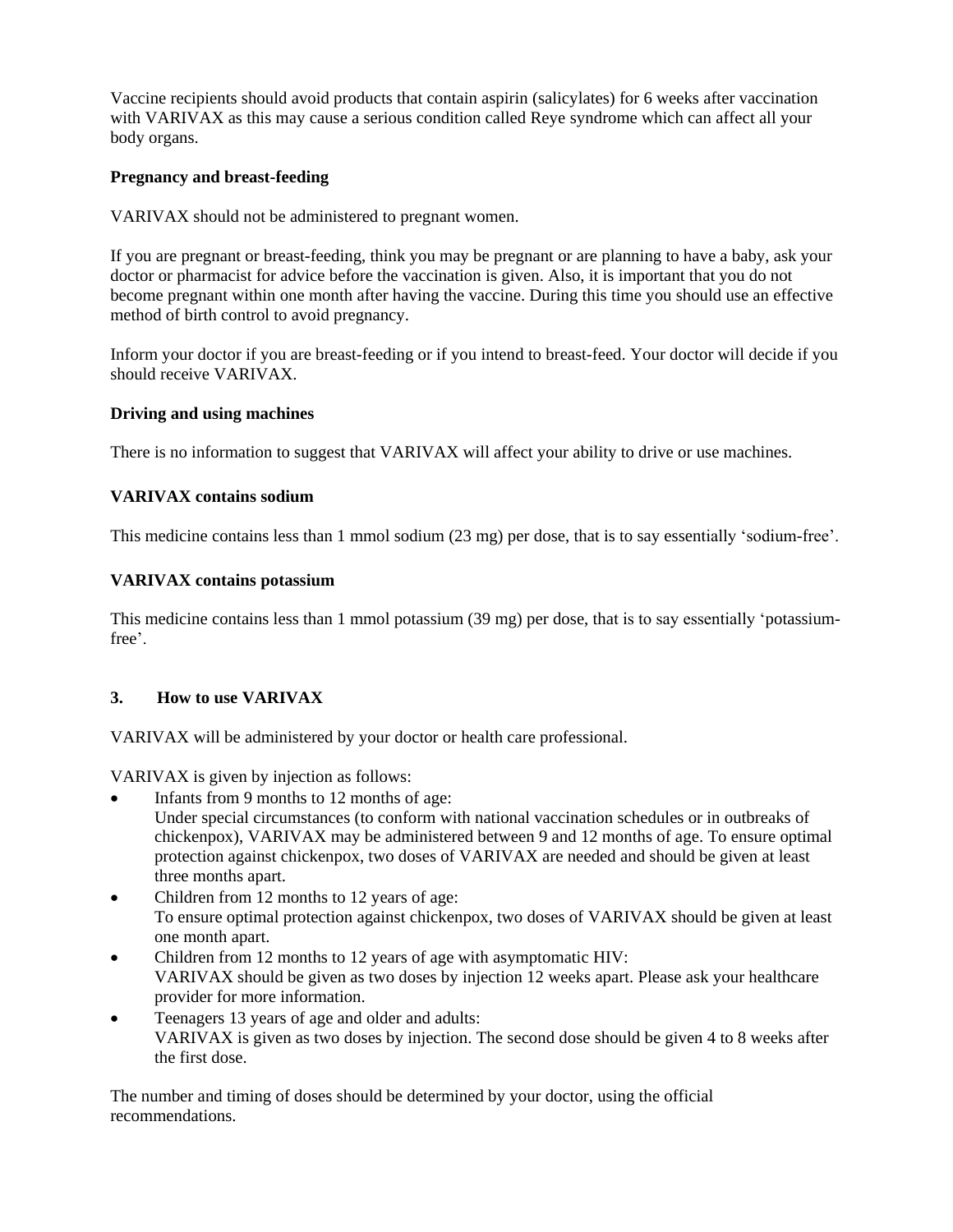VARIVAX should not be given to children under 9 months of age.

VARIVAX should be injected into the muscle or under the skin either in the area of the outer thigh or of the upper arm. Usually for injections into the muscle, the thigh area is preferred in young children, whereas for older individuals, the upper arm area is the preferred injection site.

If you have a blood clotting disorder or low levels of platelets in your blood, the injection will be given under the skin.

Your doctor or health care professional will take care that VARIVAX is not injected into the bloodstream.

## **If you use more VARIVAX than you should**

Overdose is very unlikely because the vaccine is provided in single dose vials and is given by a doctor or health care professional.

## **If you think you have missed a dose of VARIVAX**

Contact your doctor who will decide if a dose is required and when to give it.

### **4. Possible side effects**

Like all vaccines and medicines, this vaccine can cause side effects, although not everybody gets them.

Very rarely (reported in less than 1 in 10,000 people), a severe allergic reaction may occur with symptoms that may include facial swelling, low blood pressure, and difficulty breathing, with or without rash. These reactions often occur very soon after the injection. If any of these symptoms or other serious symptoms are noticed after vaccination, you must seek immediate medical attention.

Tell your doctor if you notice any of the following rare or very rare side effects:

- bruising or bleeding more easily than normal; red or purple, flat, pinhead spots under the skin, severe paleness
- severe skin rash (ulcers and blistering that may involve the eyes, mouth, and/or genitals; red, often itchy spots which start on the limbs and sometimes on the face and the rest of the body) (Stevens-Johnson syndrome; erythema multiforme)
- muscle weakness, abnormal sensations, tingling in the arms, legs, and upper body (Guillain-Barré syndrome)
- fever, feeling sick, vomiting, headache, stiff neck and sensitivity to light (meningitis)
- stroke
- seizures (fits) with or without a fever

The following side effects have been observed:

Very common reactions (*reported by more than 1 out of 10 people*) were:

- fever
- injection site redness of the skin, pain/sensitivity to touch/soreness, and swelling

Common reactions *(reported by less than 1 out of 10 but more than 1 out of 100 people)* were:

- upper respiratory tract infection (nose, throat, airway)
- irritability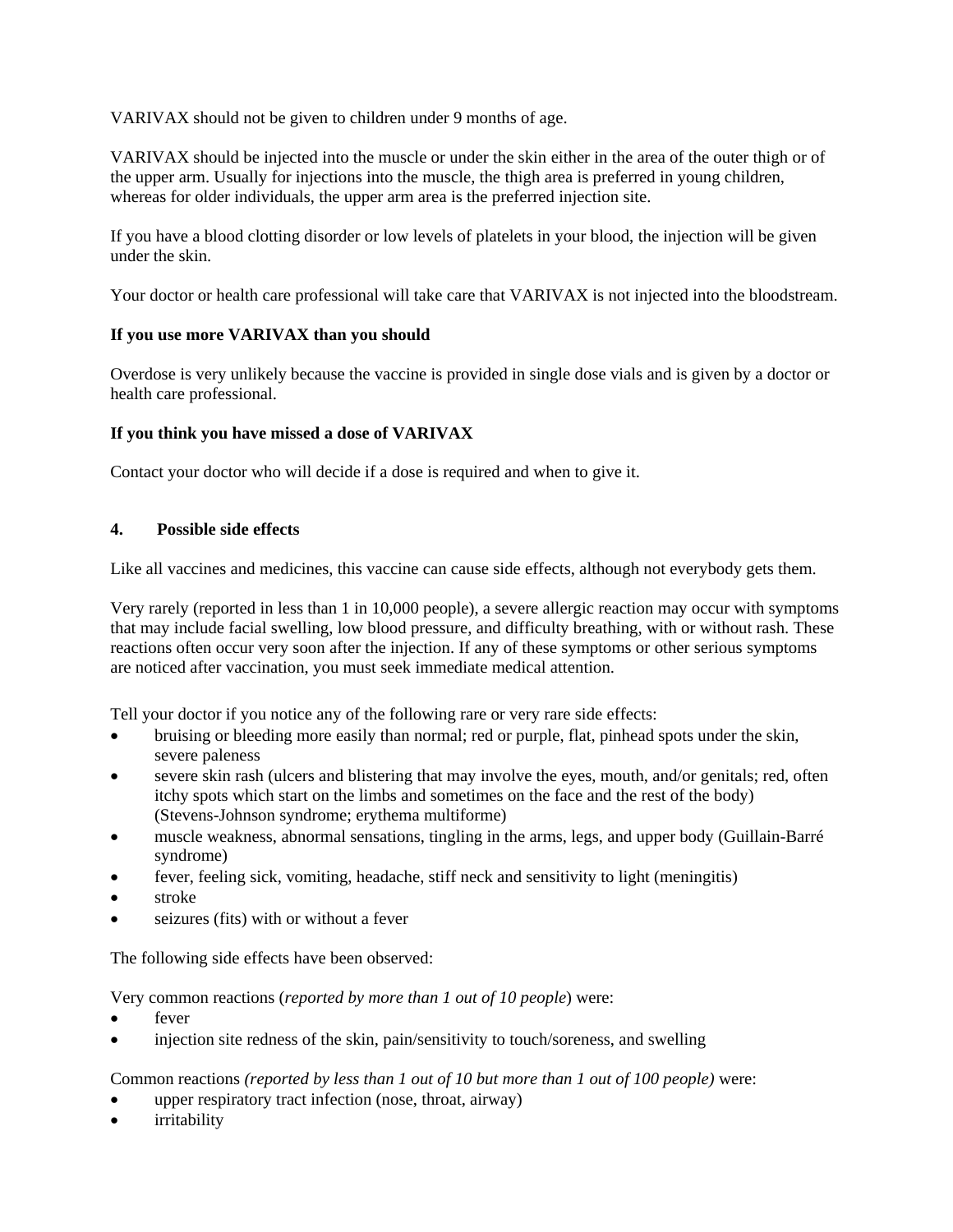- rash, measles-/rubella-/varicella-like rash
- injection site rash, itching at the injection site

Uncommon reactions *(reported by less than 1 out of 100 but more than 1 out of 1,000 people)* were:

- headache, drowsiness
- discharge and itching of the eyes with crusting of eyelids (conjunctivitis)
- cough, nasal congestion, chest congestion, runny nose, loss of appetite, flu
- upset stomach with vomiting, cramps, diarrhoea caused by a virus
- diarrhoea, vomiting (gastroenteritis)
- ear infection, sore throat
- crying, inability to sleep, sleep disorders
- varicella skin rash caused by virus (chicken pox), illness caused by a virus*,* inflammation of the skin, nappy rash, redness of the skin, sweat rash or prickly heat, hives
- weakness/fatigue, generally feeling unwell, injection site reactions including hive-like rash, numbness, bleeding, bruising, hardened raised area of the skin, warm feeling, warm to touch

Rare reactions (*reported by less than 1 out of 1,000 people but more than 1 out of 10,000 people*) were:

- swollen glands, bruising or bleeding more easily than normal
- lack of emotion, nervousness, agitation, sleeping too much, abnormal dreams, changes in emotions, difficulty walking, seizures with a fever, shaking
- swelling of eyelid, irritation of eye
- ear pain
- feeling of fullness in the nose sometimes with throbbing ache and facial pressure or pain (sinusitis), sneezing, runny nose (rhinitis), congestion in the lung, bloody nose, wheezing, swelling of the tubes relating to the lungs (bronchitis), lung infection, severe lung infection with fever, chills, cough, congestion and shortness of breath (pneumonia)
- sore white patches in the mouth (fungal infection), flu-like illness, non-poisonous bite/sting
- stomach pain, upset stomach and feeling sick, excessive gas in the stomach, blood in the stool, mouth ulcer
- flushing, blisters, skin disorders and infections (including acne, bruising, cold sores, eczema, hives, measles, and sunburn)
- muscle/bone pain, aching muscles, pain of the hip, leg or neck, stiffness
- blood or fluid leaking from blood vessel
- injection site reactions including changes in skin colour, trauma, roughness/dryness, swollen lips

Side effects that have been reported during marketed use of VARIVAX include:

- illnesses affecting the nervous system (brain and/or spinal cord) such as sagging facial muscles and drooping eyelid on one side of the face (Bell's palsy), walking unsteadily, dizziness, tingling or numbness of the hands and feet, inflammation of the brain (encephalitis), inflammation of the coverings of the brain and spinal cord not caused by bacterial infection (aseptic meningitis)
- shingles, sore throat (pharyngitis), purple or red-brown spots visible through the skin (Henoch-Schönlein purpura), secondary bacterial infections of the skin and soft tissues including impetigo and cellulitis, chickenpox (varicella), aplastic anaemia, which may include bruising or bleeding more easily than normal; red or purple, flat, pinhead spots under the skin; severe paleness

# **Reporting of side effects**

If you get any side effects, talk to your doctor or pharmacist. This includes any possible side effects not listed in this leaflet. You can also report side effects directly via HPRA Pharmacovigilance, Website: www.hpra.ie. By reporting side effects, you can help provide more information on the safety of this medicine.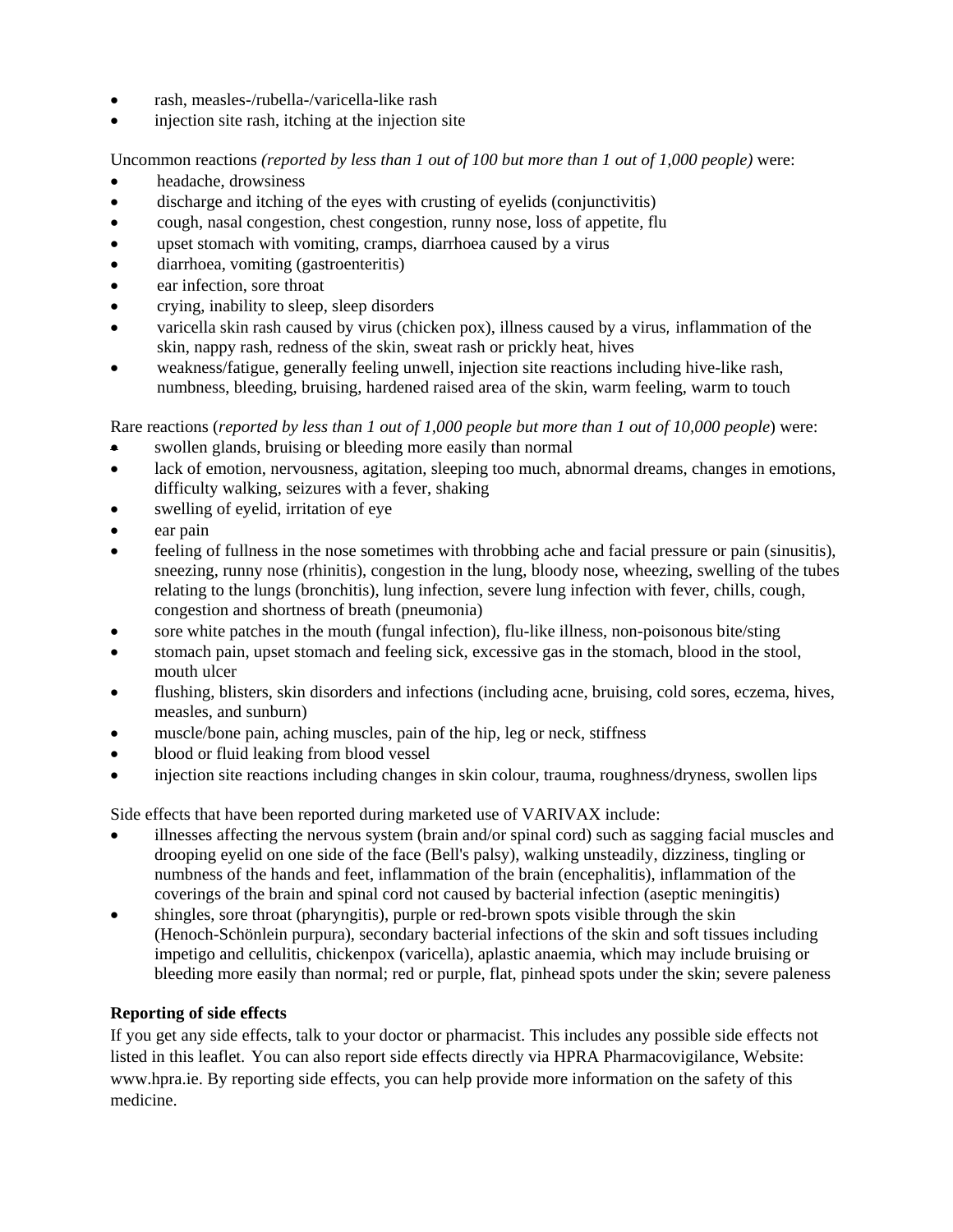## **5. How to store VARIVAX**

Keep this vaccine out of sight and reach of children.

Do not use this vaccine after the expiry date which is stated on the box after EXP. The expiry date refers to the last day of that month.

Store and transport refrigerated (2  $^{\circ}$ C – 8  $^{\circ}$ C). Do not freeze. Keep the vial in the outer carton in order to protect from light.

After reconstitution, the vaccine should be used immediately. However, the in-use stability has been demonstrated for 30 minutes between +20 °C and +25 °C.

Do not throw away any vaccines via wastewater or household waste. Ask your pharmacist how to throw away vaccines you no longer use. These measures will help to protect the environment.

### **6. Contents of the pack and other information**

### **What VARIVAX contains**

**The active ingredient is:** live attenuated varicella virus (Oka/Merck strain) (produced in MRC-5 human diploid cells).

Each 0.5 mL dose of reconstituted vaccine contains: a minimum of 1,350 PFU (plaque forming units) of varicella virus (Oka/Merck strain).

#### **The other ingredients are**:

#### *Powder*:

Sucrose, hydrolysed gelatin, urea, sodium chloride, monosodium L-glutamate, anhydrous disodium phosphate, potassium dihydrogen phosphate and potassium chloride.

Residual components in trace quantities: neomycin.

*Solvent***:** Water for injections

## **What VARIVAX looks like and contents of pack**

Pharmaceutical form: powder and solvent for suspension for injection.

The vaccine consists of a white to off-white powder in a vial and a clear colourless liquid solvent in a prefilled syringe. The product is available in packs of one or 10 doses.

The solvent provided is a pre-filled syringe of water for injections. The secondary packaging may also contain 2 separate needles.

Not all pack sizes may be marketed.

### **Marketing Authorisation Holder and Manufacturer**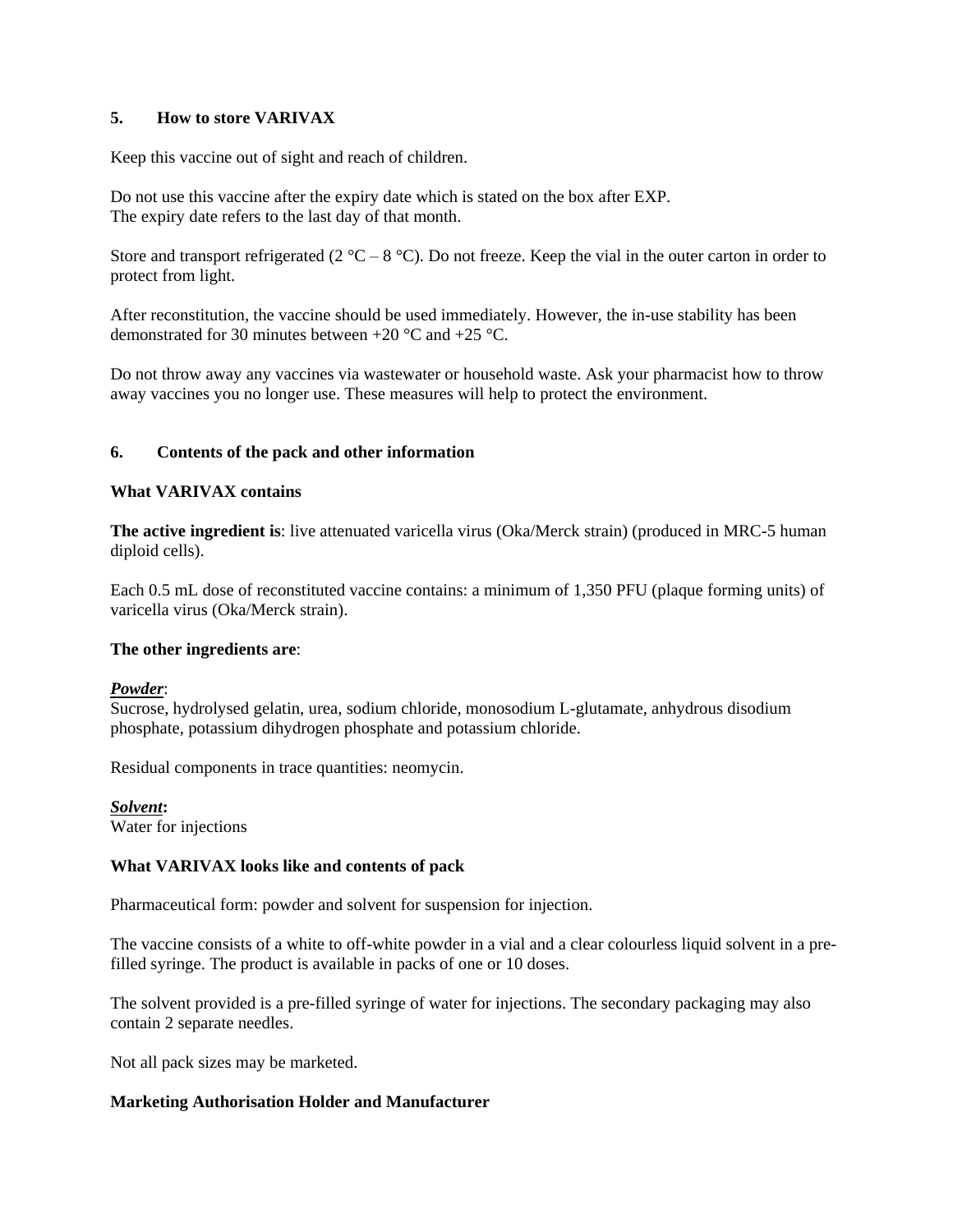## **Holder of the Marketing Authorisation**:

Merck Sharp & Dohme Ireland (Human Health) Limited Red Oak North, South County Business Park Leopardstown Dublin 18 Ireland

### **Manufacturer Responsible for Batch Release**

Merck Sharp & Dohme B.V. Waarderweg 39 2031 BN Haarlem The Netherlands

## **This medicine is authorised in the Member States of the European Economic Area and in the United Kingdom (Nothern Ireland) under the following names:**

VARIVAX

België/Belgique/Belgien; България; Česká republika; Danmark; Deutschland; Eesti; Ελλάδα; España; France; Hrvatska; Ireland; Ísland; Italia; Kύπρος; Latvija; Lietuva; Luxembourg/Luxemburg; Magyarország; Malta; Norge; Österreich; Polska; Portugal; România; Slovenija; Slovenská republika; Suomi/Finland; Sverige; United Kingdom (Northern Ireland)

### PROVARIVAX Nederland

### **This leaflet was last revised in February 2022.**

© Merck Sharp & Dohme B.V. 2022. All rights reserved.

-----------------------------------------------------------------------------------------------------------------

### **The following information is intended for health care professionals only:**

#### **Instructions**

Before reconstitution, the vial contains a white to off-white powder and the pre-filled syringe contains a clear, colourless liquid solvent. The reconstituted vaccine is a clear, colourless to pale yellow liquid.

Avoid contact with disinfectants.

To reconstitute the vaccine, use only the solvent provided in the pre-filled syringe.

It is important to use a separate sterile syringe and needle for each patient to prevent transmission of infectious agents from one individual to another.

One needle should be used for reconstitution and a separate, new needle for injection.

### *Directions for the vaccine preparation*

To attach the needle, it should be firmly placed on the tip of the syringe and secured by rotating a quarter of a turn  $(90^{\circ})$ .